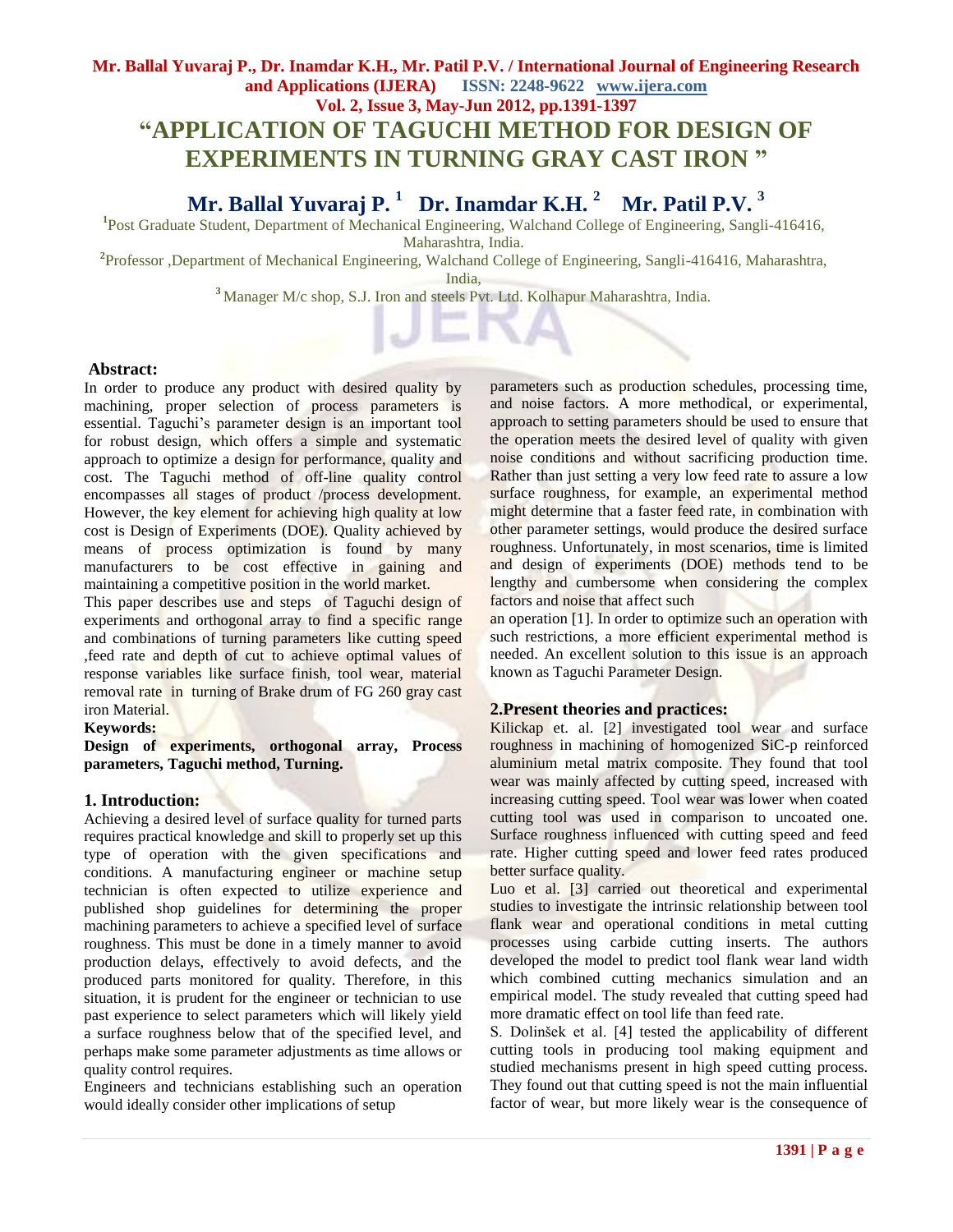the high-speed of the tool movements (feed rate). This leads to tool wear which can no longer generate a prescribed surface quality or assure required work piece accuracy.

Hari Singh [5] did optimization of process parameters (cutting speed, feed and depth of cut), to find relation with tool life of TiC coated carbide inserts while turning En24 steel (0.4 % C). This was accomplished using Taguchi's design of experiments approach. The results were drawn and it was found that the selected process parameters significantly affect the mean and variance of the tool life of the carbide inserts. By ANOVA analysis it was found that the relative power of feed (8.78 %) in controlling variation and mean tool life is significantly smaller than that of the cutting speed (34.89 %) and depth of cut (25.80 %). The predicted optimum tool life was 20.19 min.

 Gopalswamy et al. [6] applied Taguchi approach to optimize process parameters for end milling while machining hardened steel. Orthogonal array  $(L_{18})$ , signal to noise ratio and analysis of variance (ANOVA) were applied to process parameters. After analysis it was observed that adhesion and chipping were the main cause of tool wear. Multi regression equations were formulated for estimating surface finish and tool wear. Cutting speed was found to be most significant factor in surface finish and tool wear.

Kassab and Khoshnaw [7] examined the correlation between surface roughness and cutting tool vibration for turning operation. The process parameters were cutting speed, depth of cut, feed rate and tool overhanging. The experiments were carried out on lathe using dry turning (no cutting fluid) operation of medium carbon steel with different level of aforesaid process parameters. Dry turning was helpful for good correlation between surface roughness and cutting tool vibration because of clean environment. The authors developed good correlation between the cutting tool vibration and surface roughness for controlling the surface finish of the work pieces during mass production. The study concluded that the surface roughness of work piece was observed to be affected more by cutting tool acceleration; acceleration increased with overhang of cutting tool. Surface roughness was found to be increased with increase in feed rate.

# **3. Design of experiments and procedure:**

# The design of experiments and procedures are as follows:  **3.1 Strategies of experimentation:**

There are several strategies of experimentation, which have been used by researchers. The most widely used strategies for experimental analysis include [8]:

**a. Best-guess approach:** In this approach an arbitrary combination of factors are selected, then tested and its influence on output response is observed. If this initial "bestguess" does not produce the desired results, the researchers take another "guess" at the correct combination of factor levels. This could continue for a long time without guarantee of successes. Secondly, suppose the initial "bestguess" produces an acceptable result, the researcher is now

tempted to stop testing although there is no guarantee that the best solution has been found.

**b. One-factor-at-a-time:** This approach consists of selecting a starting point or baseline set of levels for each factor, then successively varying a factor over its range with the other factors being held constant at a baseline level. After all tests are performed, a series of graphs usually are constructed showing how the response variable is affected by varying each factor with all other factors held constant. The interpretation of these graphs is straightforward and easy to select the optimal combination of factor levels. However, this strategy fails to consider any possible factor interactions. One-factor-at-a-time experiments are always less efficient than other methods based on a statistical approach to design.

**c. Statistically designed experiments:** A correct approach to dealing with several factors is to conduct a statistically designed experiment such as a factorial experiment. In such experimental strategy, factors are varied together instead o f one at a time. Such experimental designs based on statistical approach enable the researcher to investigate the individual effects of each factor (or the main effects) and to determine whether the factors interact. To assess the effect of input parameters on output response variables, large numbers of experimental runs are required and therefore, is a time consuming task. Various design-ofexperiment (DOE) methods are widely used to overcome this problem. The application of DOE requires careful planning, prudent layout of the experiment, and expert analysis of results. Therefore, considering the above aspects, the experiments were designed using Taguchi method-based design of experiments methodology as elaborated below.

# **4. Taguchi based Design of experiments:**

 Among the available methods, Taguchi design is one of the most powerful DOE methods for analyzing of experiments. It is widely recognized in many fields particularly in the development of new products and processes in quality control. The salient features of the method are as follows:

- a. A simple, efficient and systematic method to optimize product/process to improve the performance or reduce the cost.
- b. Help arrive at the best parameters for the optimal conditions with the least number of analytical investigations.
- c. It is a scientifically disciplined mechanism for evaluating and implementing improvements in products, processes, materials, equipments and facilities.
- Therefore, the Taguchi method has great potential in the area of low cost experimentation. Thus it becomes an attractive and widely accepted tool to engineers and scientists.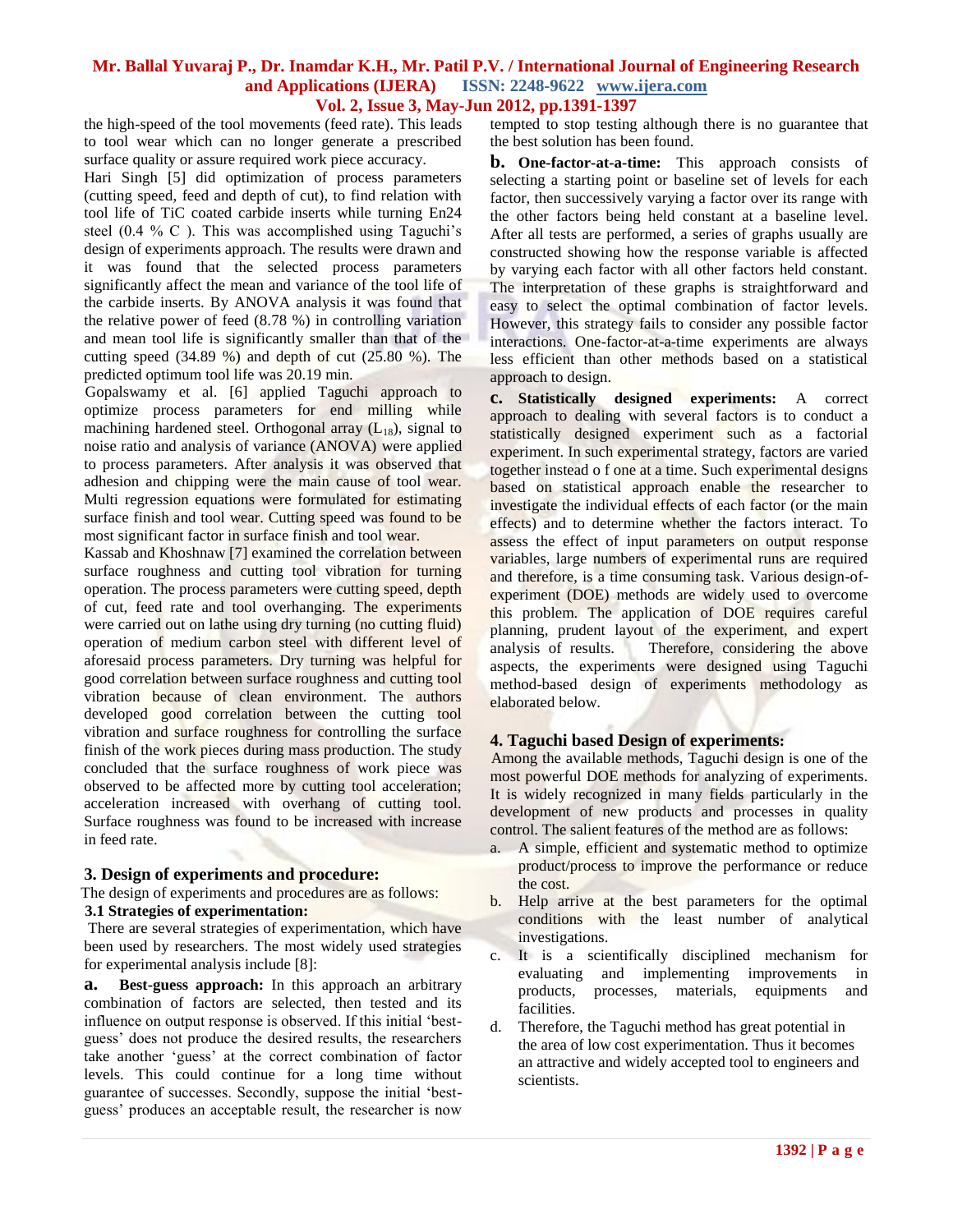Taguchi defines three quality characteristics in terms of signal to noise (S/N) ratio which can be formulated for different categories which are as follows [6]:

#### **a. Nominal and small are best characteristics**

Data sequence for surface finish and tool wear, which are lower-the-better performance characteristics, are pre

processed as per equations.

$$
S/N = -10 \log (\hat{y}/s^2 y) \dots \dots \dots \dots \dots 1
$$
  
S/N = -10 log ((1/n) (\Sy<sup>2</sup>))

#### **b. Larger is best characteristics**

Data sequence for material removal rate, which is higherthe-better performance characteristics, is pre processed as per equation 3.

S/N = -10 log  $((1/n)$   $(\Sigma (1/y^2))$ ..........3

 where, *y* is value of response variables and *n* is the number of observations in the experiments.

Taguchi method- based design of experiments involved following steps [9].

- a. Definition of the problem
- b. Identification of noise factors
- c. Selection of response variables
- d. Selection of control parameters and their levels
- e. Identification of control factor interactions
- f. Selection of the orthogonal array

g. Conducting the matrix experiments (experimental procedure and set-ups)

h. Analysis of the data and prediction of optimum level

#### **a. Definition of the problem**

 A brief statement of the problem under investigation is "comparison of performance of coated carbide inserts with uncoated carbide inserts in turning gray cast iron"

#### **b. Identification of noise factors**

 The environment in which experiments are performed is the main external source of variation of performance of turning process. Some examples of the environmental noise factors are temperature, vibrations and human error in operating the process.

### **c. Selection of response variables**

In any process, the response variables need to be chosen so that they provide useful information about the performance of the process under study. Table 4.1 show various parameters used while designing the experiments. By considering all parameters given below and by taking literature review as technical base MRR, Surface finish (Ra) and tool wear are chosen as response variables.

#### **d. Selection of control parameters and their levels:**

 The process parameters affecting the characteristics of turned parts are: cutting tool parameters tool geometry and tool material; work piece related parametersmetallographic, hardness, etc.; cutting parameters- cutting speed, feed, depth of cut, dry cutting and wet cutting.

#### **Selection of cutting speed**

 Available literature on machining indicates that the influence of cutting speed on cutting forces and surface roughness changes with the cutting speed. Similarly, the effect of cutting speed on surface roughness has not been

clearly understood so far. Most of the researchers have reported improvement in surface roughness with an increase in cutting speed. Also researchers, who have studied tool wear pattern, suggest to take increasing level of cutting speed which allows better understanding of wear patterns. Machine constraint is another reason for selection of cutting speed.

# **Selection of feed**

 It is known from the fundamentals of metal cutting that feed rate influences the chip cross-sectional area and hence the machining forces. It influences pitch of the machined surface profile and hence the machined surface roughness too [10]. An increase in feed rate increases the amount of cracks, pits on the machined surfaces due to reinforcement pull-out and fracture, which then deteriorates the surface quality/integrity and introduces higher thermal stresses on the machined surfaces. Also, effect of change in tool geometry in conjunction with feed rate on the surface quality/integrity is not adequately clear too.

# **Selection of depth of cut**

It is known that depth of cut influences the chip load by change in chip cross-sectional area and hence the cutting forces, which in turn could influence the stability of the machining process and machined surface characteristics. The surface roughness deteriorates with an increase in depth of cut, which is attributed to the formation of unstable BUE at lower feed and higher depth of cut. However, most of the investigations have reported that surface roughness has little and/or no dependence on depth of cut. Further, it is envisaged that a change in depth of cut may vary the rate of plastic deformation. This in turn influences the mechanical and thermal stresses and changes the residual stresses on the machined surfaces.

 Considering the literature review and the available machine settings following process parameters were selected for the present work:

- a. Cutting speed
- b. Feed
- c. Tool material
- d. Depth of cut

The ranges of the selected process parameters were ascertained by conducting some preliminary experiments using one variable at a time approach. The selected parameters were kept fixed during the entire experimentation.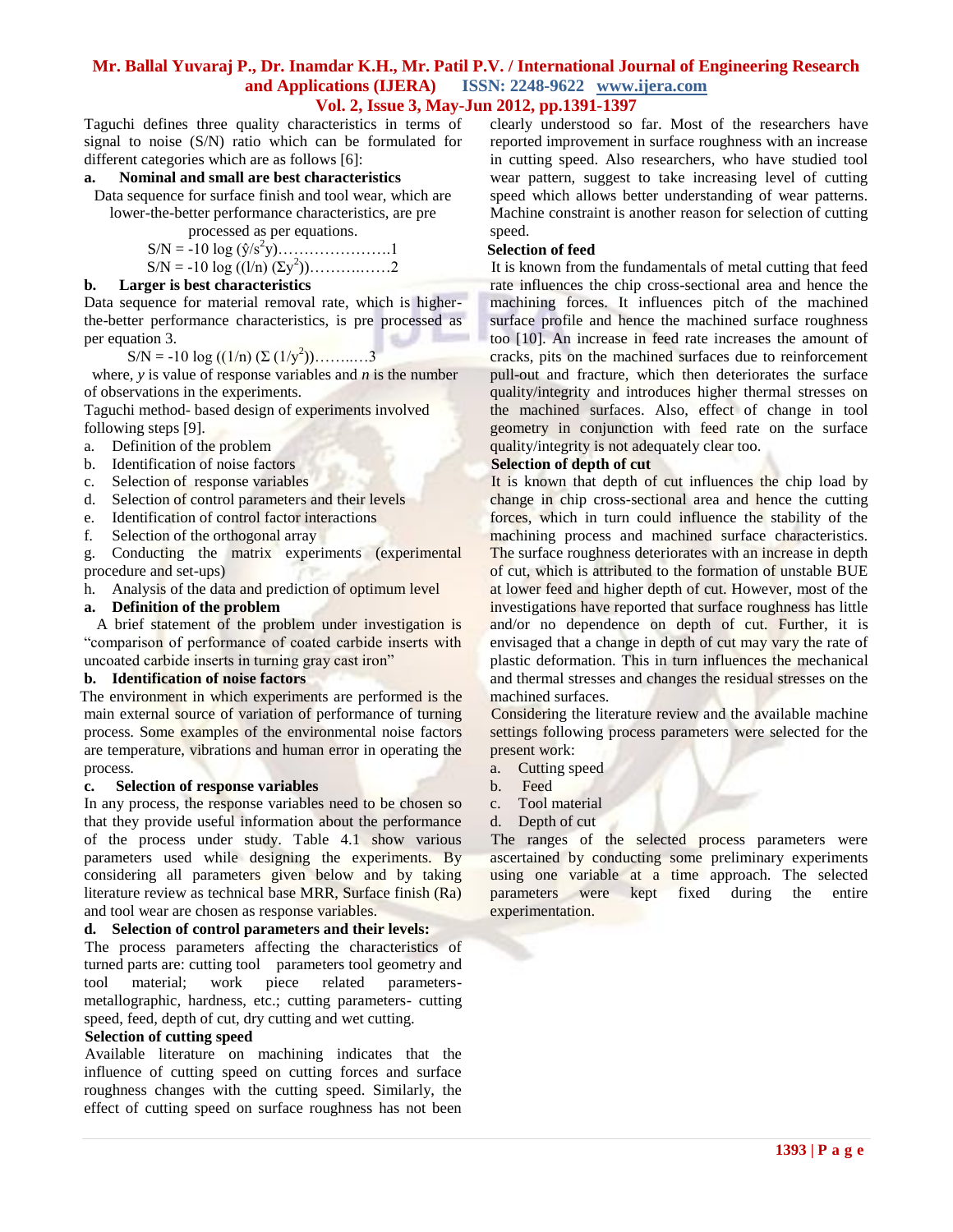| Work piece                                    | Composition                                                                                   | $\mathbf C$                                                                         | Mn                                                                                                                      | <b>Si</b>     | S                                                                                                                                                                                  | $\mathbf{P}$ | Fe                                                                            |  |
|-----------------------------------------------|-----------------------------------------------------------------------------------------------|-------------------------------------------------------------------------------------|-------------------------------------------------------------------------------------------------------------------------|---------------|------------------------------------------------------------------------------------------------------------------------------------------------------------------------------------|--------------|-------------------------------------------------------------------------------|--|
| material                                      | $\%$                                                                                          | $2.5 - 3.7$                                                                         | $0.5 -$<br>1.0                                                                                                          | $0.10 - 0.30$ | $0.07 -$<br>0.1                                                                                                                                                                    | $0.1 - 0.9$  | remainder                                                                     |  |
| <b>Response</b><br>variables                  | In-process                                                                                    | Surface finish, Tool wear, Material removal rate.                                   |                                                                                                                         |               |                                                                                                                                                                                    |              |                                                                               |  |
| <b>Control</b><br>variables                   | Tool related                                                                                  |                                                                                     | Tool nose radius<br>(0.8mm)                                                                                             |               | Tool geometry (CNMA)<br>(Approach angle= $95^\circ$ ;<br>Shank diameter = 50; $f_1 =$<br>$35$ ; 1 <sub>1</sub> =60; Rake angle =<br>-6°; Angle of inclination<br>$= -11^{\circ}$ ) |              | Type (Carbide inserts<br>K10 series uncoated<br>and TiCN and TiAlN<br>coated) |  |
|                                               | Process related                                                                               |                                                                                     | Feed rate<br>Cutting speed<br>$(0.2, 0.25 \& 0.3)$<br>(350, 400 and 450)<br>$mm$ rev <sup>-1</sup> )<br>m min $^{-1}$ ) |               | Depth of cut<br>$(2 \text{ mm})$                                                                                                                                                   |              |                                                                               |  |
| Design of<br>experiments                      | Taguchi method                                                                                | $L_{27}(3^{13})$ orthogonal array                                                   |                                                                                                                         |               |                                                                                                                                                                                    |              |                                                                               |  |
|                                               | Machine                                                                                       | <b>SIMPLE TURN 5075 CNC LATHE (Fanuc Series)</b>                                    |                                                                                                                         |               |                                                                                                                                                                                    |              |                                                                               |  |
| <b>Tools and</b><br>equipments                | <b>Cutting tools</b>                                                                          | <b>CNMA 120408</b>                                                                  |                                                                                                                         |               |                                                                                                                                                                                    |              |                                                                               |  |
|                                               | Tool holder                                                                                   | <b>PCLNR 2525 M 12</b>                                                              |                                                                                                                         |               |                                                                                                                                                                                    |              |                                                                               |  |
| <b>Assessment</b><br>of response<br>variables | Tool makers microscope<br>Surface meter: Mitutoyo portable surface roughness tester (SJ-201P) |                                                                                     |                                                                                                                         |               |                                                                                                                                                                                    |              |                                                                               |  |
| <b>Method of</b><br>effect<br>analysis        |                                                                                               | MINITAB-15 software<br>Qualitative analysis of<br>machined surfaces<br><b>ANOVA</b> |                                                                                                                         |               |                                                                                                                                                                                    |              |                                                                               |  |
| Criteria for                                  |                                                                                               | Smaller the better                                                                  |                                                                                                                         |               | Surface finish and tool wear                                                                                                                                                       |              |                                                                               |  |
| analysis                                      |                                                                                               | Larger is better                                                                    |                                                                                                                         |               | Material removal rate                                                                                                                                                              |              |                                                                               |  |

# **Table4.1: Methodology used for investigation on Gray cast iron**

#### **e. Selection of orthogonal array**

In Taguchi method-based design of experiments, to select an appropriate orthogonal array for experimentation, the total degrees of freedom (DOF) needs to be computed [8, 11]. The DOF is defined as the number of comparisons between machining parameters that need to be made to determine, which level is better and specifically how much better it is. For example, a three-level machining parameter has two DOF. The DOF associated with interaction between two machining parameters are given

by the product of the DOF for the two machining parameters. In the present study, interactions between the three machining parameters will be considered. Therefore, there are 18 DOF owing to three three-level independent parameters. In this study, a  $L_{27}$  orthogonal array as shown in table 4.2, has been used because it has 26 DOF, which is higher than 18 DOF of the chosen independent parameters and their interactions. It can accommodate seven three-level parameters and three interactions at most.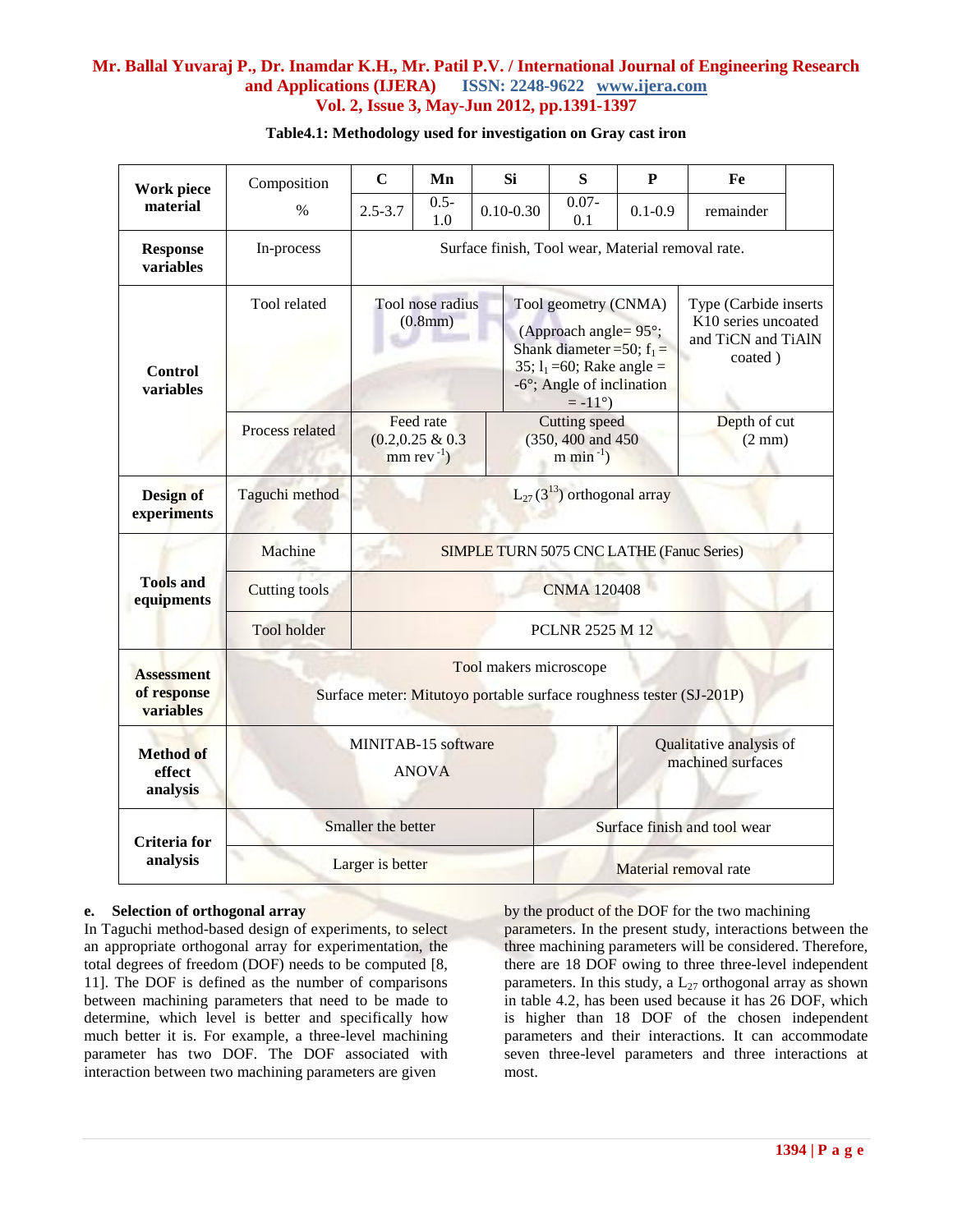|                | rabit 4.2. Design of Experiments |          |              | $\mathbf{H}$ $\mathbf{H}$ $\mathbf{H}$ $\mathbf{H}$ $\mathbf{H}$ $\mathbf{H}$ $\mathbf{H}$ $\mathbf{H}$ |
|----------------|----------------------------------|----------|--------------|---------------------------------------------------------------------------------------------------------|
| St.order       | Cutting                          | Feed     | Tool         | Depth of                                                                                                |
|                | speed(m/min)                     | (mm/rev) | type         | cut(constant)                                                                                           |
|                |                                  |          |              | (mm)                                                                                                    |
| $\mathbf{1}$   | 350                              | 0.2      | <b>UC</b>    | $\overline{2}$                                                                                          |
| $\overline{2}$ | 350                              | 0.2      | <b>TiCN</b>  | $\overline{2}$                                                                                          |
| $\overline{3}$ | 350                              | 0.2      | <b>TiAlN</b> | $\overline{2}$                                                                                          |
| $\overline{4}$ | 350                              | 0.25     | <b>UC</b>    | $\overline{2}$                                                                                          |
| 5              | 350                              | 0.25     | <b>TiCN</b>  | $\overline{2}$                                                                                          |
| $\overline{6}$ | 350                              | 0.25     | <b>TiAlN</b> | $\overline{2}$                                                                                          |
| $\overline{7}$ | 350                              | 0.3      | <b>UC</b>    | $\overline{c}$                                                                                          |
| 8              | 350                              | 0.3      | <b>TiCN</b>  | $\overline{2}$                                                                                          |
| 9              | 350                              | 0.3      | <b>TiAlN</b> | $\overline{2}$                                                                                          |
| 10             | 400                              | 0.2      | <b>UC</b>    | $\overline{2}$                                                                                          |
| 11             | 400                              | 0.2      | <b>TiCN</b>  | $\overline{c}$                                                                                          |
| 12             | 400                              | 0.2      | <b>TiAlN</b> | $\overline{2}$                                                                                          |
| 13             | 400                              | 0.25     | <b>UC</b>    | $\overline{2}$                                                                                          |
| 14             | 400                              | 0.25     | <b>TiCN</b>  | $\overline{2}$                                                                                          |
| 15             | 400                              | 0.25     | <b>TiAlN</b> | $\overline{2}$                                                                                          |
| 16             | 400                              | 0.3      | <b>UC</b>    | $\overline{c}$                                                                                          |
| 17             | 400                              | 0.3      | <b>TiCN</b>  | $\overline{2}$                                                                                          |
| 18             | 400                              | 0.3      | <b>TiAlN</b> | $\overline{2}$                                                                                          |
| 19             | 450                              | 0.2      | <b>UC</b>    | $\overline{2}$                                                                                          |
| 20             | 450                              | 0.2      | <b>TiCN</b>  | $\overline{a}$                                                                                          |
| 21             | 450                              | 0.2      | <b>TiAlN</b> | $\overline{2}$                                                                                          |
| 22             | 450                              | 0.25     | <b>UC</b>    | $\overline{c}$                                                                                          |
| 23             | 450                              | 0.25     | <b>TiCN</b>  | $\overline{c}$                                                                                          |
| 24             | 450                              | 0.25     | <b>TiAlN</b> | $\overline{2}$                                                                                          |
| 25             | 450                              | 0.3      | UC           | $\frac{2}{2}$                                                                                           |
| 26             | 450                              | 0.3      | <b>TiCN</b>  |                                                                                                         |
| 27             | 450                              | 0.3      | <b>TiAlN</b> | $\overline{2}$                                                                                          |
|                |                                  |          |              |                                                                                                         |

# **Table 4.2: Design of Experiments - Taguchi Array ( L27)**

#### 5. **Selection of work and tool material**:

 Gray iron is one of the oldest cast ferrous products. In spite of competition from newer materials and their energetic promotion, gray iron is still used for those applications where its properties have proved it to be the most suitable material available. Gray iron castings are readily available in nearly all industrial areas and can be produced in foundries representing comparatively less investments. Chemical composition of FG260 gray cast iron is shown in following table 5.1:

| <b>Elements</b> | <b>Composition %</b> |
|-----------------|----------------------|
| Carbon          | $2.5 - 3.7$          |
| Silicon         | $0.10 - 0.30$        |
| Manganese       | $0.5 - 1.0$          |
| Sulphur         | $0.07 - 0.1$         |
| Phosphorous     | $0.1 - 0.9$          |
| Iron            | remainder            |

**Table5.1 Chemical composition of gray cast iron**

The work piece selected for turning under this study is brake drum. The photographic view of the brake drum is shown in the fig.5.1.



 **Fig.5.1. Photographic view of brake drum**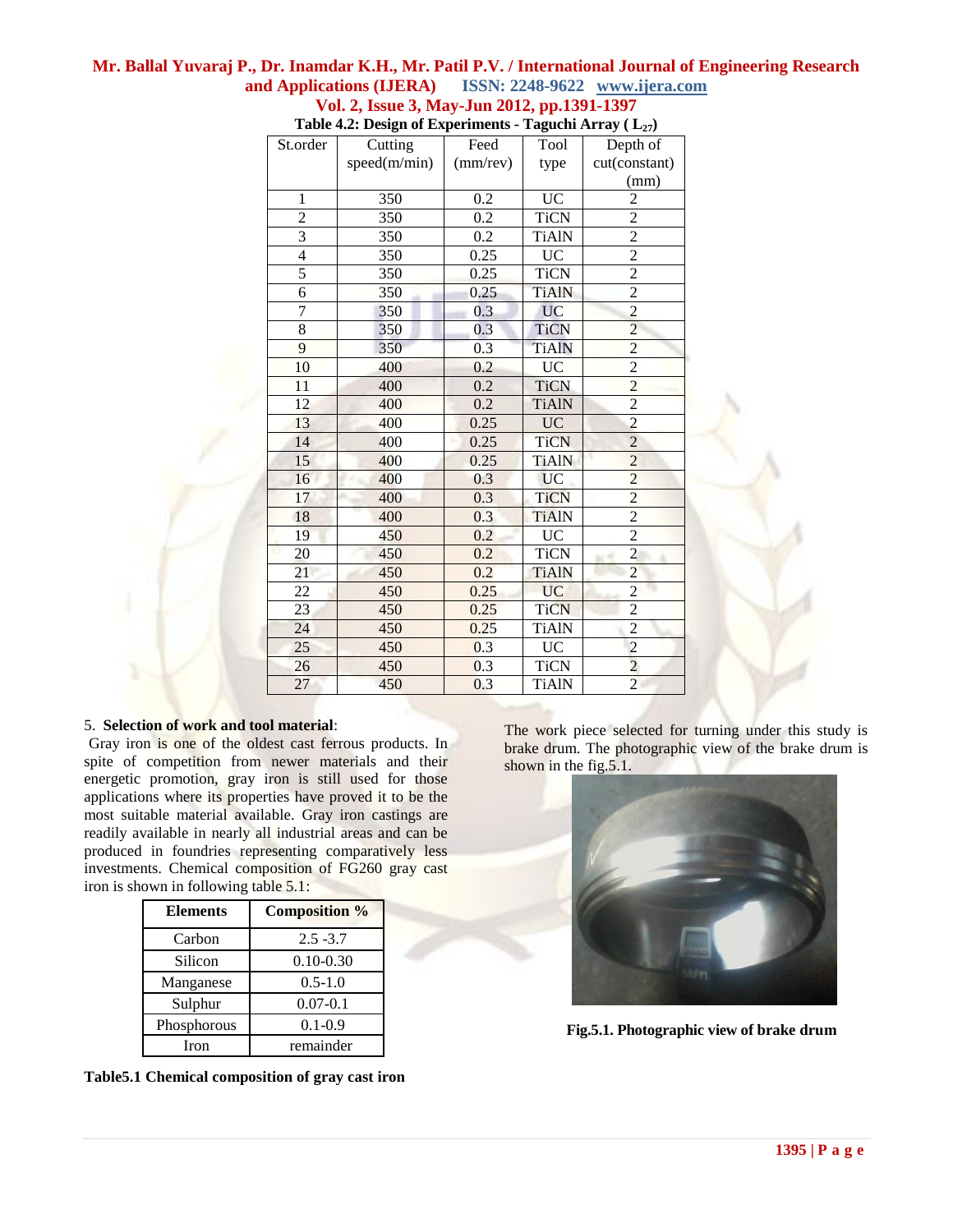# **5.1 Selection of tool**

The recently developed tool materials like coated carbides have improved the productivity levels of difficult-tomachine materials. Table 5.2 gives the wear land size of different tool material. Thus coated carbide tool was selected for turning of cast iron.

| Tool<br>material   | Tool<br>wear(mm) | <b>Remark</b>                    |
|--------------------|------------------|----------------------------------|
| Carbide            | 0.76             | Roughing passes                  |
| Carbide            | $0.25 - 0.38$    | Finishing passes                 |
| <b>HSS</b>         | 1.25             | Roughing passes                  |
| <b>HSS</b>         | $0.25 - 0.38$    | Finishing passes                 |
| Cemented<br>Oxides | $0.25 - 0.38$    | Roughing and<br>finishing passes |

# **Table 5.2: Recommended wear land size for different tool material and operations**

Cemented carbide is chosen as uncoated cutting tool material. The ISO grade selected is K10. Other details are:

 Designation: CNMA 120408 Make : Teagutec inserts

Nose radius : 0.8 mm

Tool Holder: PCLNR 2525 M 12 ( $K_r = 95^\circ$ ;  $D_{5m} = 50$ ;  $f_1 =$ 35;  $l_1 = 60$ ;  $\gamma = -6^\circ$ ;  $\delta = -11^\circ$ ) tool holder.

The machine used for turning is SIMPLE TURN 5075 CNC LATHE (Fanuc Series). The photographic view of the CNC lathe is show in the Fig. 5.2.



 **Fig.5.2. Photographic view of CNC lathe**

### **6. Overall Discussion :**

This paper has discussed the application of Taguchi method for find a specific range and combinations of turning parameters like cutting speed , feed rate and depth of cut to achieve optimal values of response variables like surface finish, tool wear, material removal rate in turning of Brake drum of FG 260 gray cast iron Material. It is effective methodology to find out the effective performance and machining conditions. Taguchi parameter design offers a simple, systematic approach and can reduce number of experiment to optimize design for performance, quality and manufacturing cost. It is a scientifically disciplined mechanism for evaluating and implementing improvements in products, processes, materials, equipments and facilities.

# **7. References:**

- [1] Yang, W. H., & Tarng, Y. S." Design optimization of cutting parameters for turning operations based on the Taguchi method." Journal of Materials Processing Technology, 1998, pp. 122-129.
- [2] Kılıçkap E., Cakir O., Aksoy M., Inan A.,"" Study of tool wear and surface roughness in machining of homogenised SiC-p reinforced aluminium metal matrix composite", Journal of Materials Processing Technology, 15 May 2005, Vol 164-165, pp. 862- 867
- [3] X. Luo, K. Cheng, R. Holt , X. Liu, "Modeling flank wear of carbide tool insert in metal cutting", 2005, Wear 259 (2005) 1235–1240.
- [4] S. Dolinšek, J. Kopač, "Mechanism and types of tool wear particularities in advanced cutting materials", Journal of Achievements in Materials and Manufacturing Engineering, November 2006, Volume 19 Issue 1.
- [5] Hari Singh, "Optimizing Tool Life of Carbide Inserts for Turned Parts using Taguchi's Design of Experiments Approach", Proceedings of the International MultiConference of Engineers and Computer Scientists 2008 Vol II, 19-21 March, 2008.
- [6] Bala Murugan Gopalsamy, Biswanath Mondal and Sukamal Ghosh, "Taguchi method and ANOVA: An approach for process parameters optimization of hard machining while machining hardened steel".Journal of Scientific and Industrial Research, Vol. ^8, August 2009, pp. 686-695.
- [7] Kassab S. Y. and Khoshnaw Y. K., "The Effect of Cutting Tool Vibration on Surface Roughness of Work piece in Dry Turning Operation", Engineering and Technology, 2007, Volume 25, Number 7, pp. 879-889.
- [8] Uday A. Dabade, S. S. Joshi and N. Ramakrishnan, "Analysis of surface roughness and chip cross sectional area while machining with self propelled round insert milling cutter"